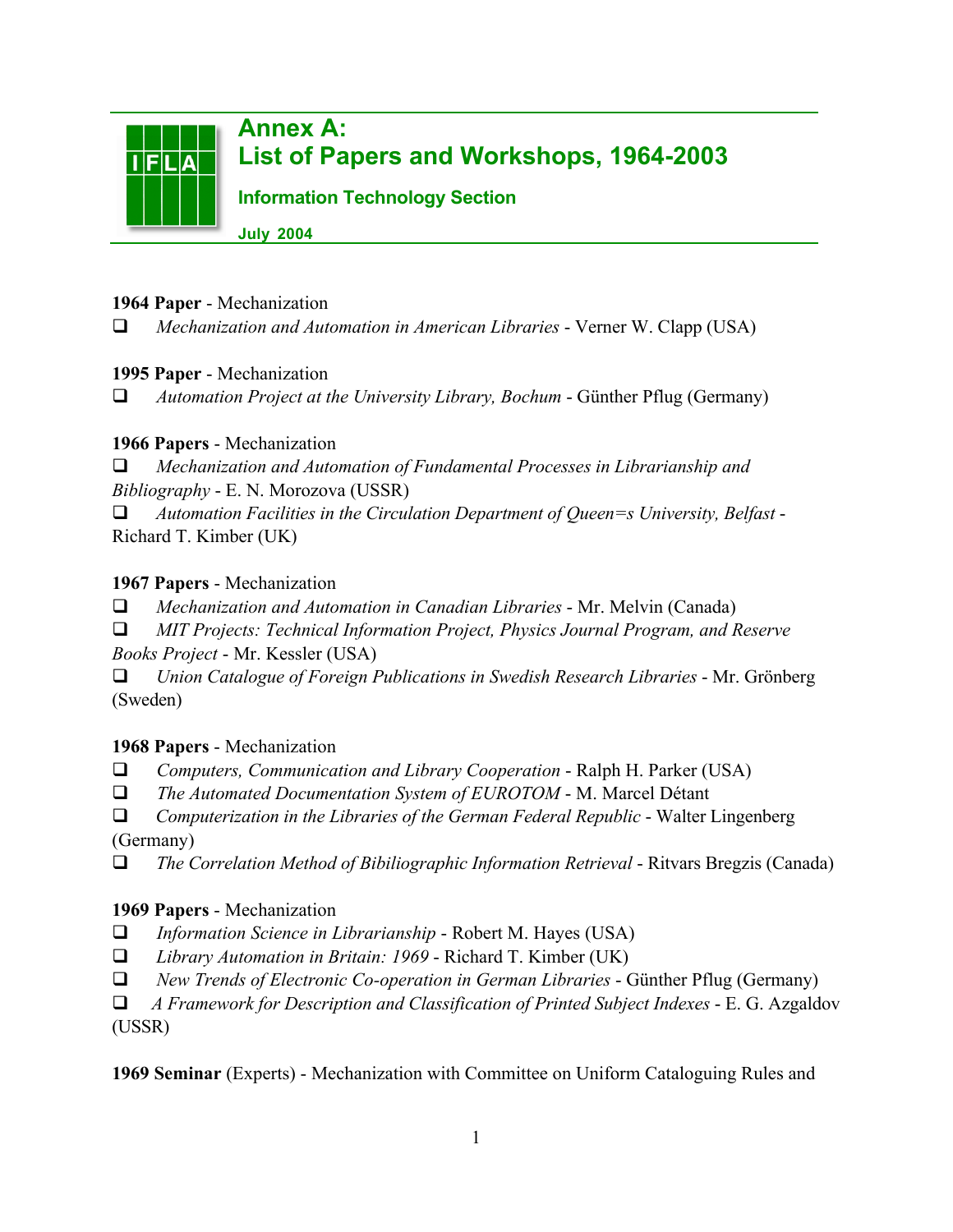Section of National and University Libraries. Meeting of Cataloging Experts

## 1969 Project

 Manual on data-processing in libraries and documentation centres - University Library Bochum (Germany) and VINITI (USSR)

# 1970 Papers - Mechanization

 *Proposals or a Bibliographic Information Interchange Format for Magnetic Tapes* - Henriette Avram (USA)

 *Examination of Structures of Printed Subject Indexes, Particularly the ACitation Index@* - E.G. Azgaldov (USSR)

 *Report on a Unesco Seminar on Application of Electronic Data Processing in Libraries in Regensburg, April, 1970* - Walter Lingenberg (Germany)

*Subjects of Common Interest with FID* - Günther Pflug (Germany)

 *UNISIST: Introduction and Status Report* - Foster E. Mohrhardt (USA) and Scott Adams (USA)

# 1971 Papers - Mechanization

 *Formalism in Library Automation* (outlines the need for better understanding of computer processes for designing library applications) - N.S.M. Cox (UK)

 *The Computerisation of B.N.B Services* (discusses using MARC II, IBM 360, AACR, and ISBN to offer card services, fiche bibliographies, and other publications) - R.E. Coward (UK)

 *Central Organizations for Automation in Libraries of the German Federal Republic* - Walter Lingenberg (Germany)

 *Information Retrieval Systems* (discusses storage limitations, computer speed, and selection decisions as impediments to retrieval) - Günther Pflug (Germany)

 *Choice of a Classification System for Machine Selection of Information Data* - V. Nakladalova

# 1971 Seminar (Experts) - Mechanization

Topic: "The MARC Format and the Exchange of Bibliographical Data in Machine Readable Form"

1972 Papers - Mechanization

 *Format Recognition* (discusses methods for computer rather than editor assignment of format tags and other content designators) - Henriette Avram (USA)

*State of Reprography in Hungarian Libraries* - László Tökés (Hungary)

 *Plans and Projects for Small Computer Installations in Libraries in the German Federal Republic* - Karl W. Neubauer (Germany)

 *The Implimentation of the ISBN in Libraries. A proposal for Cooperative Research with IFLA* - Karl W. Neubauer (Germany)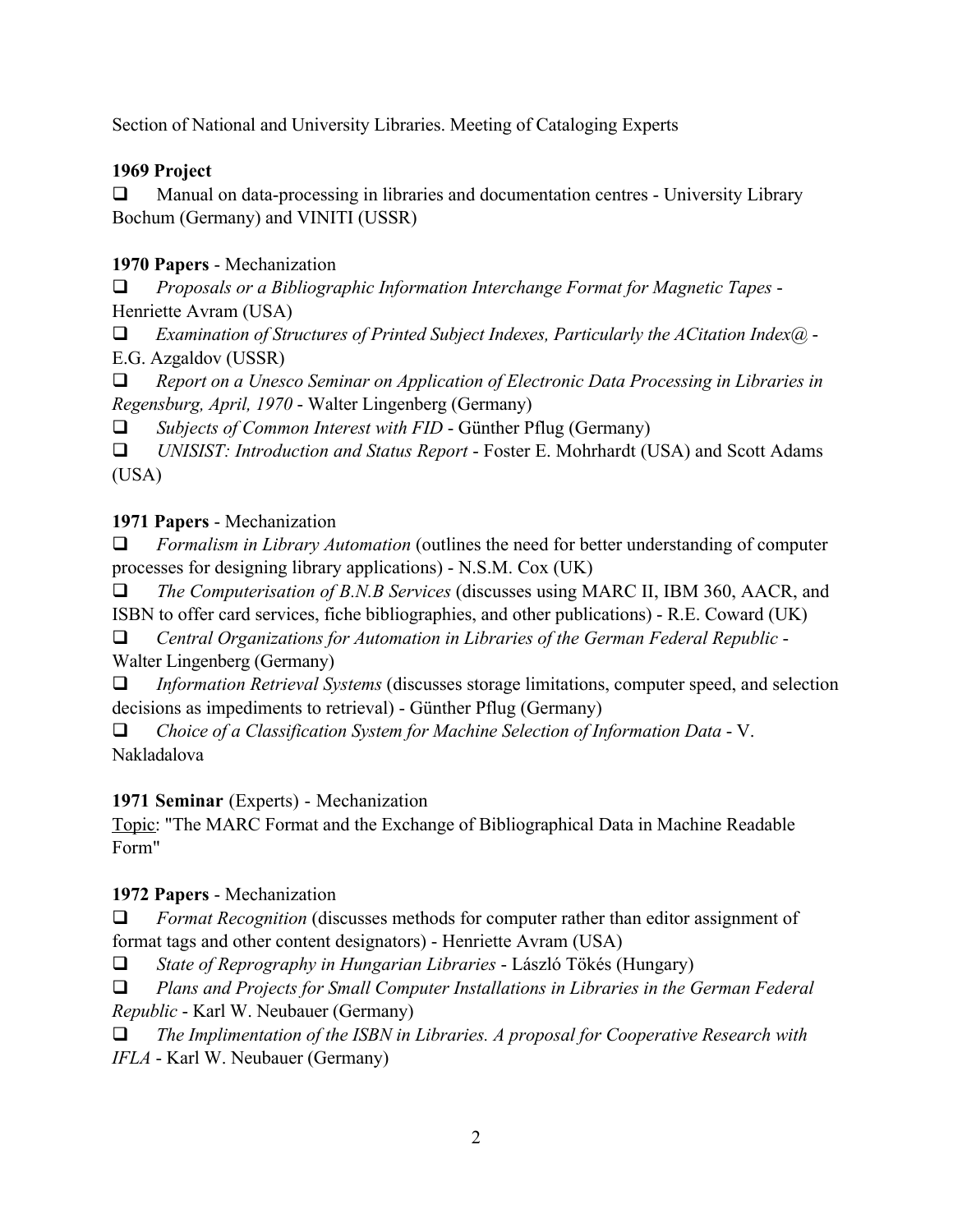1972 Seminar - Mechanization with Committee on Cataloguing

Topic: "Universal Bibliographic Control (UBC): Implications for the Handling and Exchange of Machine Readable Bibliographic Data"

1973 Papers - Mechanization with Committee on Rare and Precious Books

 *Project LOC and the Fingerprint* (explains the use of early book "fingerprint" identifiers for matching copies, differentiating printings, and manipulation by computers) - John W. Jolliffe  $(UK)$ 

*UBC and the British Library System* - R.E. Coward (UK)

*Automation of Libraries in France* - Marc Chauveinc (France)

*Report on the State of Work on the 1st January 1973 for the Automatic Tally of Rare Books*

*Conserved on French Public Libraries* - N. Courtine (France)

#### 1974 Papers - Mechanization

*Planning for Library Automation in the United States* - Don S. Culbertson (USA)

*IFLA Working Group on Content Designators: Report* - Henriette D. Avram (USA)

*German Exchange Format for Bibliographic Data MAB1* - Ernst Kohl (Germany)

*Planning of Library Automation in France* - Michel Boisset (France)

*Local and Regional Use of MARC in Southeast Asia* - Stephen W. Massil (UK)

 *The State of Planning of Automation Projects in the Libraries on Canada* - Hope E.A. Clement (Canada)

 *Libris, a Swedish EDP System for Research Libraries and the Use of MARC Tapes* - Lars-Erik Sanner (Sweden)

### 1975 Papers - Mechanization

No papers reported

1976 Papers - Mechanization with Cataloguing and National and University Libraries

*New Forms of Catalogues in Large Research Libraries* - P. Gavin (Switzerland),

H.D.L.Vervliet (Belgium)

 *Alternatives to the Conventional Card Catalog from the User Point of View* - Stanley McElderry (USA)

*The Future of the Card Catalogue* - W.J. Welsh (USA)

### 1977 Papers - Mechanization

*Use of Terminal Computers in Libraries* - Clemens Deider (Germany)

 *The Status of Terminal Development for Bibliographic Applications* - S. Michael Malinconico (USA)

#### 1978 Papers - Mechanization

*Mass Storage Technology and File Organization* - S. Michael Malinconico (USA)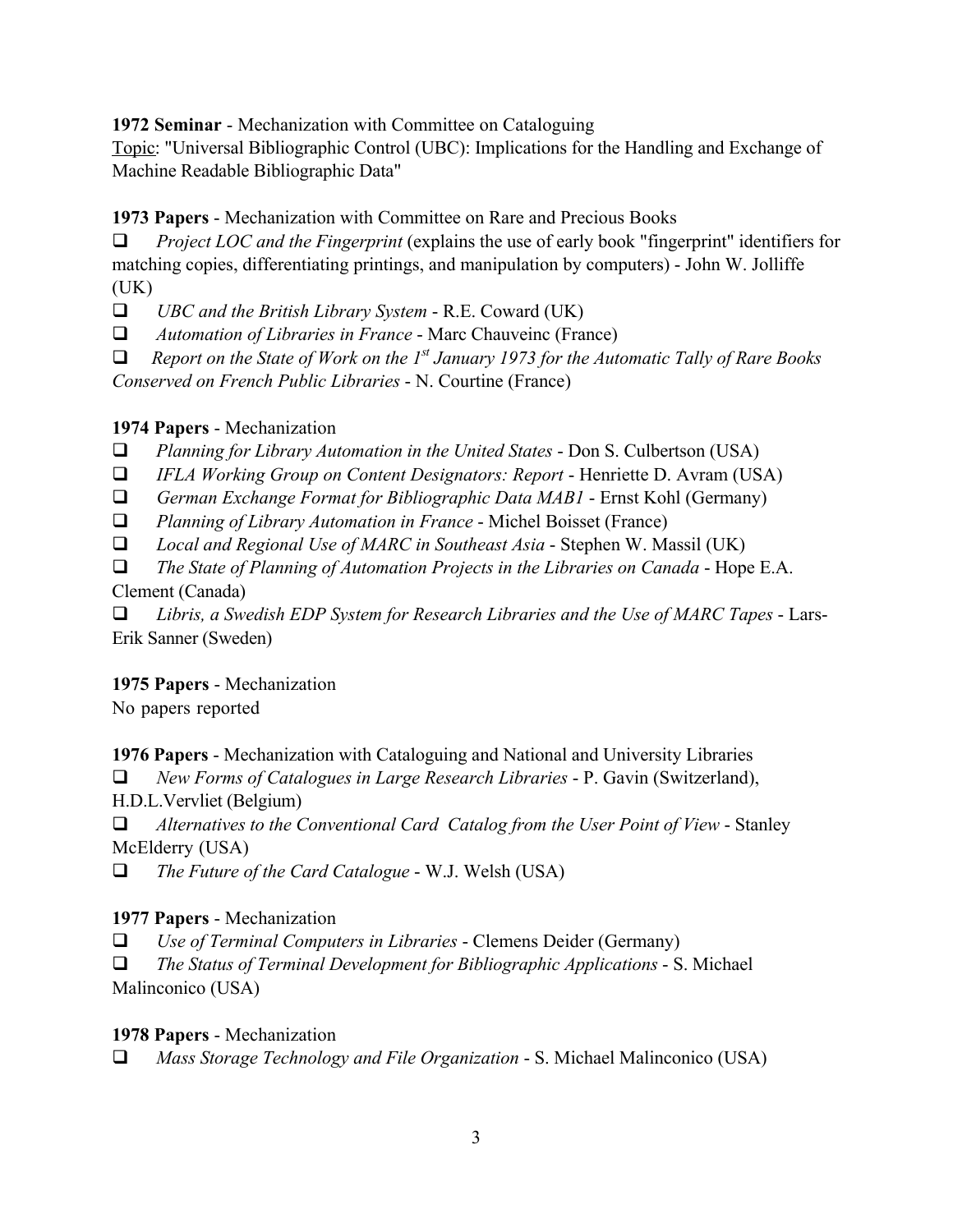#### 1979 Papers - IT

- *Information Technologies in the 1980's* William. D. Mathews (USA)
- *The Development of the Washington Library Network* R.G. Swartz (USA)

 *The Automated Authority File at the National Library of Canada* - Hope E.A. Clement (Canada)

#### 1980 Papers - IT

- *State-of-the-Art: Library Automation in Taipei* Margaret C. Fung (Taiwan)
- *Japan/MARC: its Present Status and Future Prospects* Kiyoko Tamura (Japan)

#### 1981 Papers - IT

- *An International MARC Network* Hope E.A. Clement (Canada)
- *Library Networks in the Federal Republic of Germany* Christine Bossmeyer (Germany)
- *Computerized Access to Archival and Library Material* R. Bradler (Germany)
- *Development of Library and Information Centres: Present and Future in the Jamahiriya*

*(Libya)* - Abubaker M. El-Hush (Libya)

#### 1982 Papers - IT

- *Introduction to Open and Closed Networking Concepts* Robert M. Bennett
- *Pilot Implementation of an Open Library Network Concept for Canada* Cynthia J.

Durance (Canada)

*The Dutch PICA Library Automation Network* - Look Costers (Netherlands)

 *Problems involved in Interlinking on-line Interactive Library Networks* - Frederick G. Kilgour (USA)

*Library Management Information Systems in Networks* - Neal Kaske (USA)

1983 Seminar - IT with Division of Special Libraries, Section on Biological and Medical Libraries, and Section on Social Sciences Libraries

Topic: "The Impact of Technology on Libraries"

- *The Impact of Technology on Libraries: an Overview* Henriette D. Avram (USA)
- *The Impact of Technology on Librarians* G. K. Thompson
- *The influence of Information Technology on Humans and Machines* W. Heimann
- *The Management of Change* G. Sylvestre (Canada)
- *The Economics and Politics of Information Technology* J. Page
- *Advancing Technology: the Secondary Impact on Libraries and Users* D. B. Simpson

(USA)

- *Automation=s Impact on Users* Arja-R. Haarala (Finland)
- *Some Possible Future Effects on Information Technology* Maurice B. Line (UK)

### 1984 Papers - IT

Theme: "Software Packages"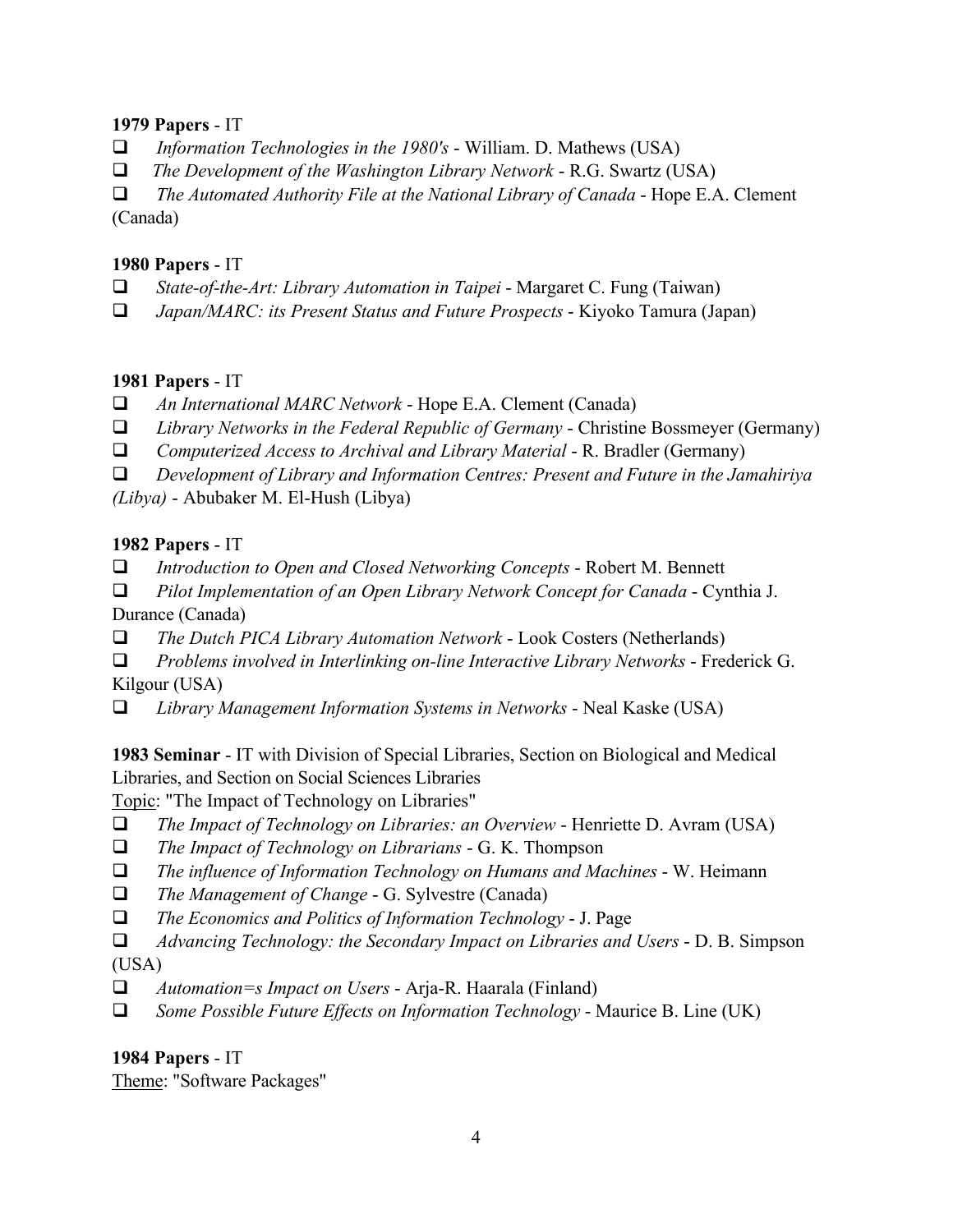*Software Packages for Mini and Micro Computers: Development and Evaluation* - Christine Bossmeyer (Germany)

*UNIMARC version of MINISIS* - H. Avram (USA)

 *United We Stand, Divided We Fall: the Benefits to Libraries of International Standardization in Videotex* - Geoff Andrew

 *Portable Software Packages for Microcomputers to Be Installed in Developing Countries under Unesco=s Sponsorship* - Wolfgang Löhner (France), W. Koch (Austria)

### 1985 Papers - IT

 *Exploiting Technology to Build a Canadian Library and Information Network* - Cynthia Durance (Canada)

*Linked Systems Project in the United States* - Sally H. McCallum (USA)

*Software Evaluation: Sources and Resources in the United Kingdom* - S. Flood (UK)

*Technology in the Public Library: the Impact on our Community* - Ken Dowlin (USA)

 *Assimilating the micro: the Use of Microcomputers in Public Libraries* - L. Siitonen (Finland)

#### 1986 Papers - IT

*The Australian Bibliographic Network* - Warren Horton (Australia)

*Optical Disc Technology used for Large-scale Data Base* - Naoto Nakayama (Japan)

*Report on the IFLA Pre-Conference Seminar on Automated Systems for Access to*

*Multilingual and Multiscript Library Materials: Problems and Solutions* - Stephen W. Massil  $(UK)$ 

1986 Pre-Conference Seminar - IT with Section on Library Services to Multicultural Populations

Topic: "Automated Systems for Access to Multilingual and Multiscript Library Materials B Problems and Solutions"

### 1987 Papers - IT

 *CD-ROMance: an Overview of Compact Disc Read Only Memory* - E.M. Kurdyla, Ken C. Harris

*User Interaction with Online Catalogues* - S. Walker (UK)

 *Application of CD-ROM for Online Public Access Catalogues* - Karl W. Neubauer (Germany)

1987 Pre-Conference Seminar - IT with the Library and Information Technology Centre and The British Library

Topic: "Open Systems Interconnection (OSI): The Communications Technology of the 1990's"

### 1988 Papers - IT

Theme: "Open Systems Interconnection: The Potential for Linking and Integrating Local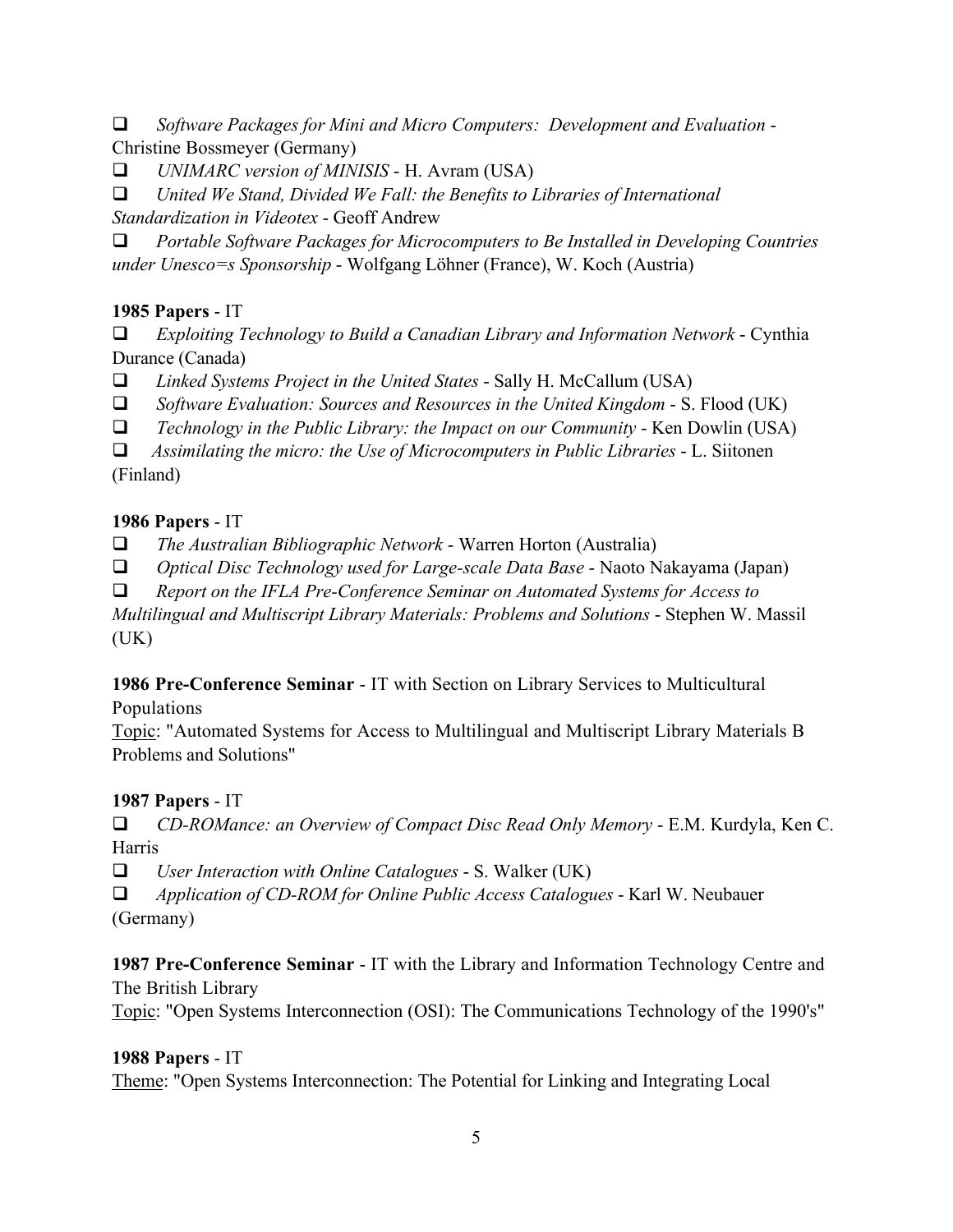Systems"

- *Information Control: OSI and Networking Strategies* Neil McLean (UK/Australia)
- *OSI in Australia: Potential, Planning, Progress* Rona Wade (Australia)

*OSI and Distributed Applications* - S. Michael Malinconico (USA)

#### 1989 Papers - IT

Theme: "Office Automation Standards and their Applicability for Library Functions"

*Needs for Standards in Office Automation* - Axel Wiesner (France)

 *Message Handling Systems and Electronic Data Exchange: An Introduction to Converging Standards for Electronic Messaging* - Leigh Swain (Canada)

 *How Office Automation Standards Will Interact to Improve Electronic Library Applications* - Peter Barry (UK)

### 1990 Papers - IT

 *Distributed Intelligence in Library Systems: Prospects and Problems* - S. Michael Malinconico (USA)

 *Library Cooperation Based on Information Technology Networks: A Vision for a European Library Future* - Morten Hein (Denmark)

*The New Pica Library Network* - Look Costers (Netherlands)

## 1991 Papers - IT

Theme: "Document Delivery, especially related to Image Processing"

 *Electronic Document Delivery and Libraries: Technologies, Strategies, Issues* - Leigh Swain (Canada) and Gary Cleveland (Canada)

 *The Beilstein Institute Facsimile Project* (using scanning and optical storage for an in-house electronic document delivery service) - Reinhard Ecker (Germany)

 *Remote Image Banks for the Public at Large* (use of remote public access to picture data banks and related user studies) - Luce-Marie Albiges (France)

### 1991 Workshop - IT with Section on Cataloging

Topic: "Retrospective Conversion"

 *Handling retrospective conversion - technical options, project management, bibliographic and encoding standards, conversion priorities, review of companies offering services* - Catherine Lupovici (France), Donna Duncan (Canada), Joachim-Felix Leonhard (Germany), Fernanda Campos (Portugal), Wilda Newman (USA), A. Vostrikov (USSR), Sally McCallum (USA)

### 1992 Papers - IT

Theme: "Planning the Introduction of Technology"

 *Automated Strategies for Social Development* - Kris S. Oswalt (India/USA)

 *Computer and Software for Information Services: An Overview of Mexican Progress* -

Jesus Lau (Mexico) and Martha Castro (Mexico)

*Adapting Technologies for Library Processing Projects: Africa, Asia, and South America* -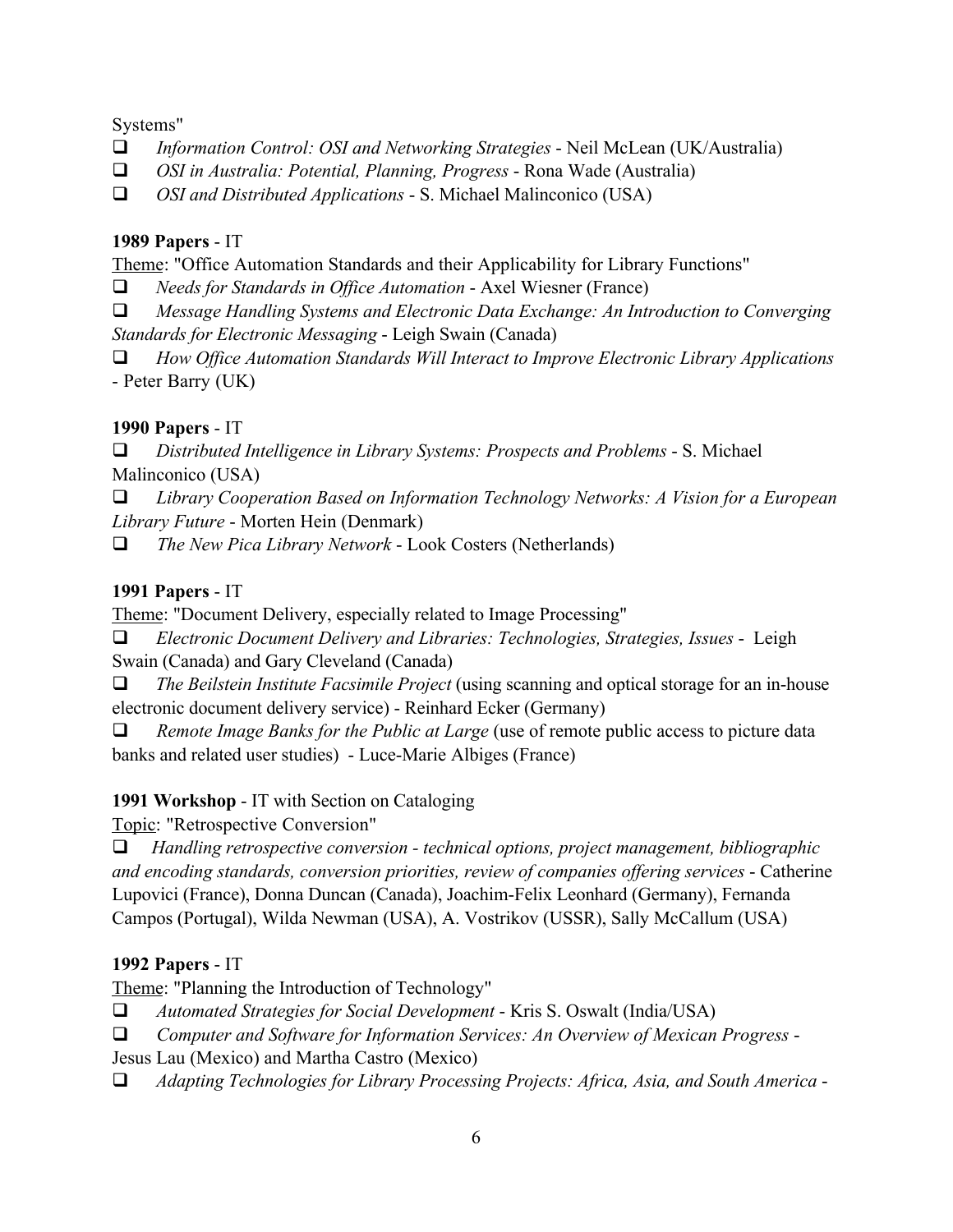Anton R. Pierce (USA)

#### 1993 Papers - IT

Theme: "Connectivity"

 *Connectivity and Navigation: an Overview of the Global Internetworked Information Infrastructure* - Craig A. Summerhill (USA)

*Connectivity and Protocols B The Technical Side: OSI and TCP/IP, FTP, TELNET, SR,*

*ILL, Update* - Liv A. Holm (Norway)

*Perspectives on the User and Connectivity* - Howard Harris (USA)

1993 Preconference Seminar - IT with Library Services to Multicultural Populations Theme: "Automated Systems for Access to Multilingual and Multiscript Library Materials"

1993 Workshop - IT with UBCIM Core Programme Topic: "UNIMARC and CDS/ISIS"

1994 Papers - IT with Social Sciences Libraries and the UDT Core Programme Theme: "New Communications Options in Use: Focus on Social Sciences"

 *Entering the New Market Place: On the Role of Traditional Social Science Information Providers Within The Internet Community* - Hans-Christoph Hobohm (Germany)

*The Role of Libraries in the Development of the Social Sciences* - Yolanda Ricardo (Cuba)

 *Internet: Potential for Services in Latin America* - Alberto B. Cabezas (Chile)

1994 Workshop - IT with Science and Technology Libraries, Social Science Libraries, and the UDT Core Programme

Topic: "Telecommunications Options in the '90s"

 *Internet Basics: Internet basics, Internet protocols (FTP, mail, remote login), Navigation tools (Gopher, WAIS, Archie, WWW, Mosaic*) - Paula Tallim (Canada), Marcos Silva (Canada), Steve Cisler (USA), Monica Ertel (USA)

 *Communications Options: Users Point of view, Wired and wireless (FidoNet, Packet radio), Satellite* - Pietrosemoli Ermanno (Venezuela), Daniel Pimienta (Dominican Republic), Davis Price (UK)

 *Options/Issues for Developing Countries* - Leigh Swain (Canada), Michel Perdreau (USA), Luis A. Mourelos (Cuba), Jesus Martinez (Cuba), Sally McCallum (USA)

1995 Papers - IT with Serial Publications

Theme: "Electronic Publishing: Technology and Use"

*Standards and Electronic Publishing* - Catherine Lupovici (France)

*Towards Electronic Journal Articles: the Publishers' Technical Point of View:*

*Implementation of Elsevier Science Electronic Subscriptions (EES) at the University of Tilburg: a Case History* - Christian C.P. Kluiters (Netherlands)

 *The Use of Electronic Documents in an Academic Environment* - Melvin Collier (UK)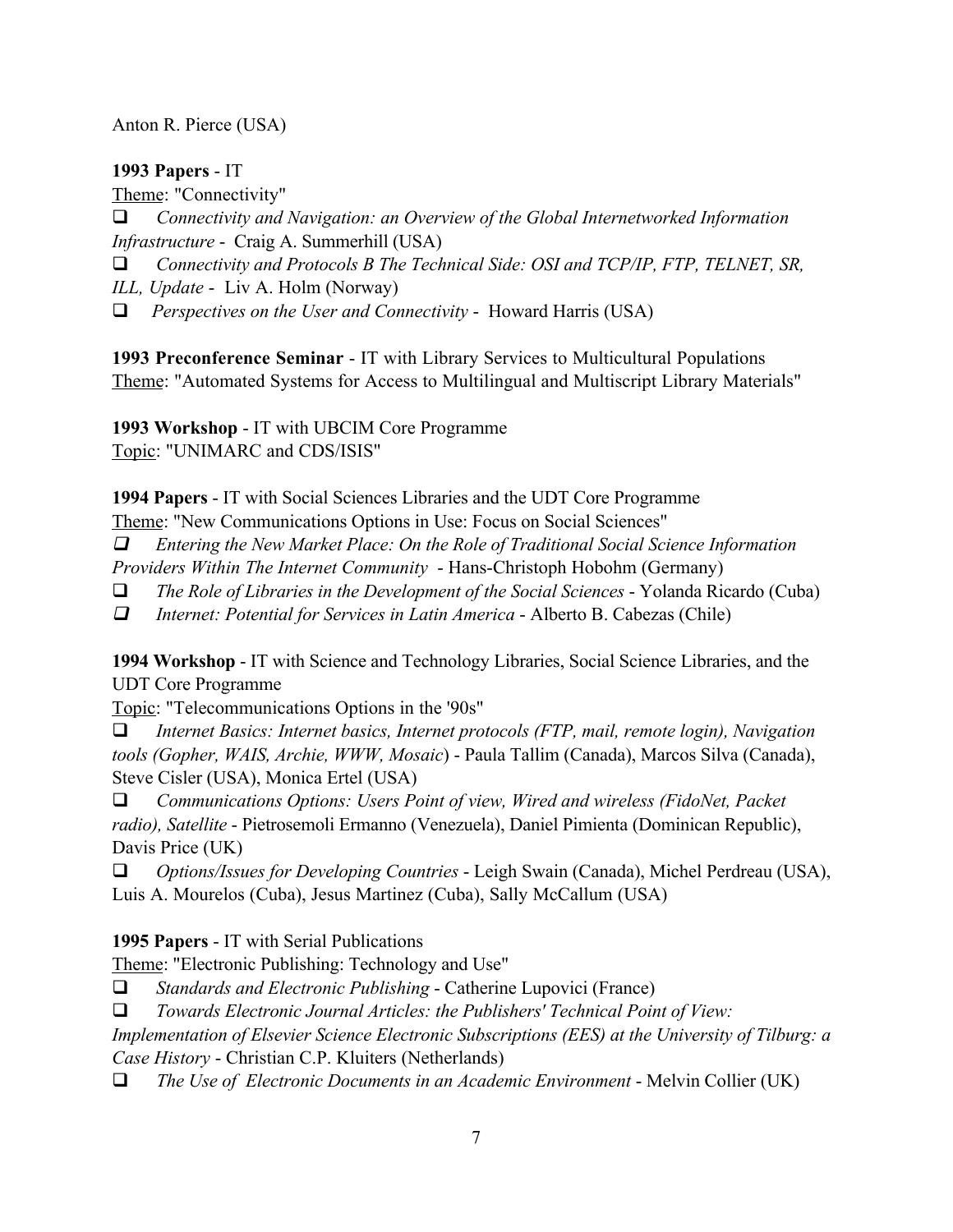*The Use of Electronic Documents in Libraries* - Michael Malinconico (USA) and Jane Warth (USA)

## 1995 Workshop - IT with the UDT Core Programme

Topic: "The Internet and the World Wide Web"

- *Overview of the Internet and WWW* Leigh Swain (Canada)
- *Using Gopher and WWW Navigation* Steve Cisler (USA)
- *Constructing the Web Site* Gary Cleveland (Canada)

### 1996 Papers - IT

Theme: "Digital Libraries, Technologies and Organizational Impacts"

*Java in Libraries* - Kenneth Chu (USA)

 *La BnF: Une Nouvelle Bibliothèque, Un Nouveau Systeme D'information* - Serge Salomon (France)

- *A Pilot Electronic Library Project* Kenji Uetsuki (Japan)
- *Myths and Challenges for Digital Library Development* Terry Kuny (Canada)

and Gary Cleveland (Canada)

### 1996 Workshop - IT with UDT Core Programme

Topic: "Connections and Collaborations: Using the Internet in Libraries"

- *Introduction to the Internet* Edward J. Valauskas (USA)
- *Effective Use of Internet E-mail* Terry Kuny (Canada)
- *How Do You Design Web Pages?* Gary Cleveland (Canada)
- *Making Information Available Through IFLANet* Terry Kuny (Canada)

1997 Papers - IT with Document Delivery and Interlending and the UDT Core Programme

Theme: "ILL Protocol Standard: Interlibrary Loan in an Open Networked Environment"

- *The Interlibrary Loan Protocol Standard* Fay Turner (Canada)
- *Overview of North American Interlibrary Loan Protocol Activities* Mary Jackson (USA)
- *ILL Protocol Related Activities in the UK, Europe and Australia* Ruth Moulton (UK)
- *The Application of the ISO Protocol to Existing ILL Systems* Mary Jackson (USA)

### 1997 Papers - IT with UDT Core Programme

Theme: "Z39.50: Information Retrieval in an Open Network Environment"

- *Z39.50: the Basics* Fay Turner (Canada)
- *Z39.50 Technical Issues* Denis Lynch (UK)
- *EC Supported Z39.50 Projects* Gordon Pedersen (Luxemboug)

### 1997 Workshop - IT with UDT Core Programme

### Topic: "Z39.50: Vendor Products, Issues and Trends"

- *Znavigator for Z39.50 Information Retrieval* Robin Yeates (UK)
- *Z39.50 and Resource Sharing* Michel Wesseling (Benelux)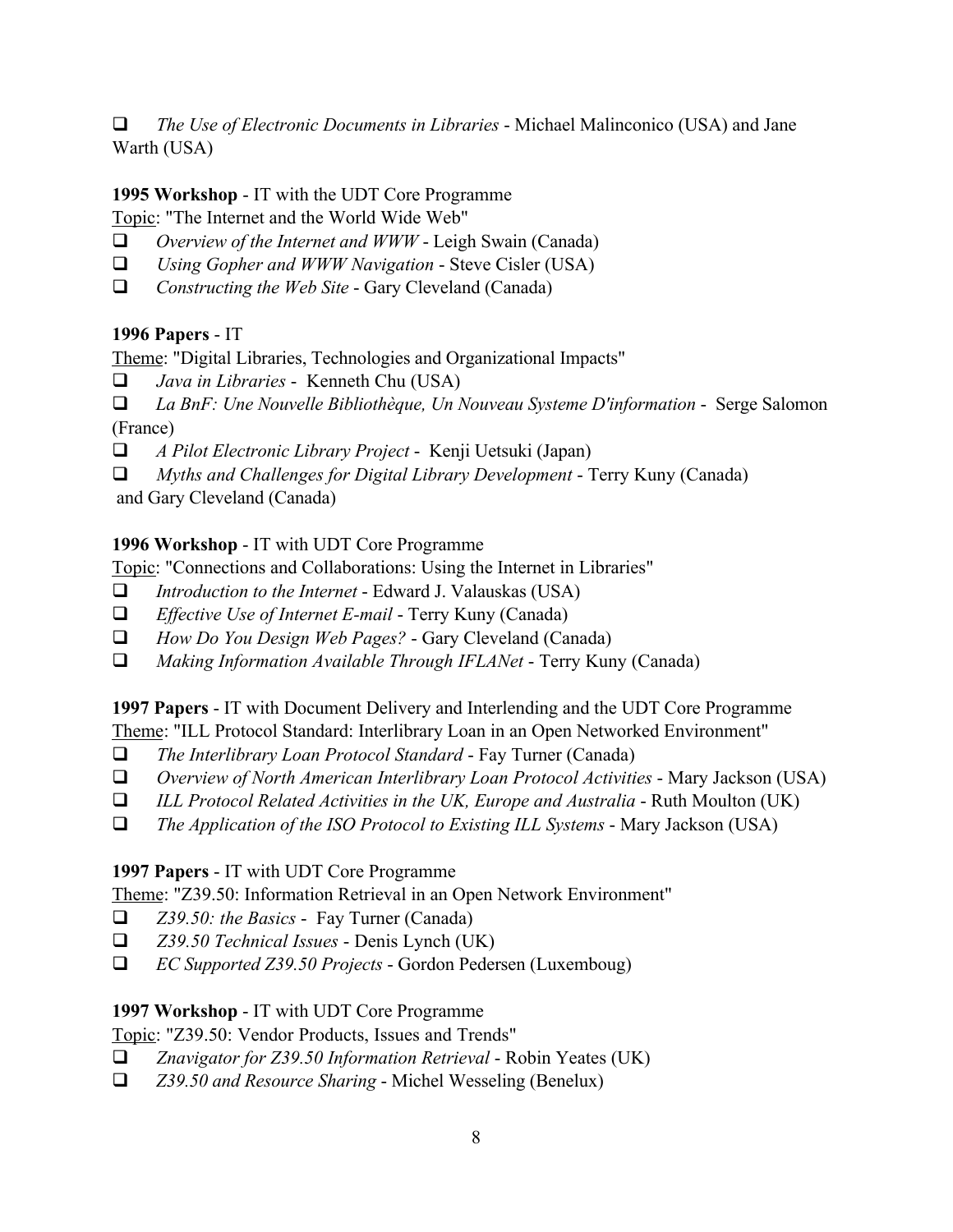- *The Arca Z39.50 Client* John Favaro (Italy)
- Panel Discussion Speakers, Denis Lynch (UK), Liv Holm (Norway)

#### 1998 Papers - IT

Theme: "Digital Libraries"

 *Global-info: the German Digital Libraries Project* - Diann Rusch-Feja (Germany)and Hans Jürgen Becker (Germany)

- *Our Global Networked Cultural Heritage* Craig A. Summerhill (USA)
- *Technical Aspects of Digital Library Development* Yuri E. Hohlov (Russia)

 *Cross-domain Access to Digitized Cultural Resources: the SCRAN Project* - Bruce Royan  $(UK)$ 

## 1999 Papers - IT

Theme: Improving Global Access to Digital Information

 *E-referencer: Transforming Boolean OPACS to Web Search Engines* - Christopher Khoo (Singapore), Danny C.C. Poo (Singapore), Teck-kang Toh (Singapore), and Glen Hong (Singapore)

 *Success - Structured Search Strategy: Information Retrieval in the Age of Global Information Systems* - Chaim Zins (Israel)

*International Collaboration on Internet Subject Gateways* - Emma Worsfold Place (UK)

## 2000 Papers - IT

Theme: "From Library Automation Systems to Digital Libraries"

- *Digital libraries on the Internet* Taly Sharon and Ariel Frank (Israel)
- *Towards the Hybrid Library: Developments in Uk Higher Education* Chris Rusbridge
- (UK) and Bruce Royan (Scotland, UK)
- *Creation of an Information System for the Russian State Library: a Project Challenging IT* Monika Segbert (Russia) and Alexander Vislyi (Russia)

2000 Papers - IT with Management and Marketing and Social Sciences Libraries

Theme: "Part I - Building Change Management and Marketing Skills for the Information Age"

 *Information Ecologies: Library's Changing Role in an Information Society* - Edward J. Valauskas (USA)

 *Migrating from the Library of Today to the Library of Tomorrow: Re- or E-volution*? - Tatiana Ershova (Russia) and Yuri Hohlov (Russia)

- *The Management of Change in Electronic Libraries* John Akeroyd (UK)
- *Knowledge Management in Libraries in the 21st Century* Tang Shanhong (China)
- *ICT and Marketing Challenges in Latin American Libraries* Lourdes Feria (Mexico)
- Theme: APart II Changing Patterns of Library Work for Today and Tomorrow@
- *Library Management with New Technologies* Vinod Chachra (USA)
- *Internet Librarianship: Traditional Roles in a New Environment* Kate Sharp (UK)
- *Technological Discontinuities in the Library: Digital Projects that Illustrate New*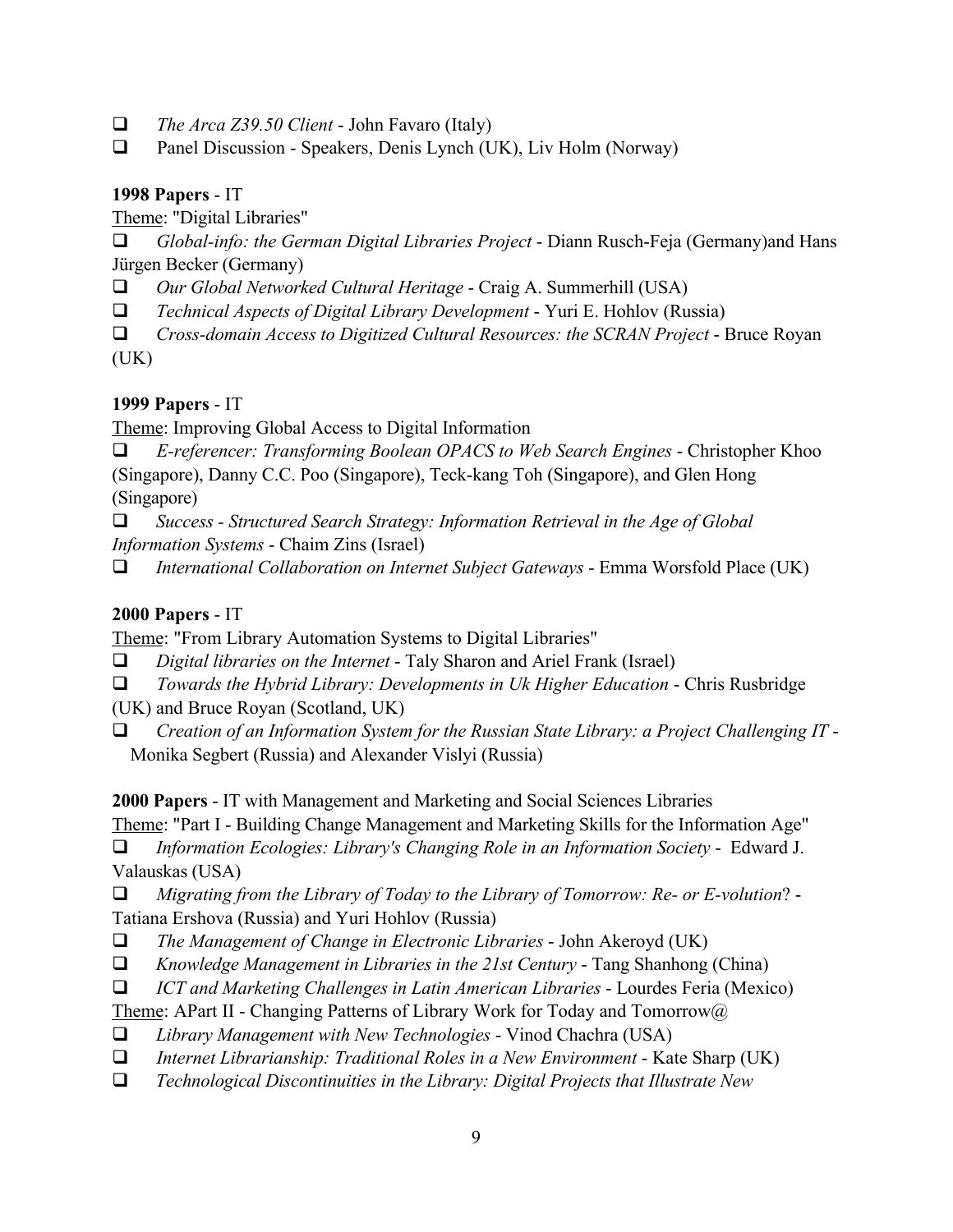*Opportunities for the Librarian and the Library* - Ronald C. Jantz (USA)

 *Libraries and Librarians in India on the Threshold of the 3rd Millennium*: Challenges and Risks - Kalpana Dasgupta (India)

 *Use of New Technologies for Better Library Management: Gis (Geographic Information System Software) and Pdas (Personal Digital Data Collections)* - Christie Koontz (USA) and Dean Jue ( USA)

#### 2001 Papers - IT

Theme: "New Information and Communication Technologies for Libraries in the Knowledge Age"

*Library Quality Reference Meets the World Wide Web* - Diane Kresh (USA)

*Creating Knowledge Opportunities Through a Global Knowledge Learning Network* -

Grace Kempster (UK)

*Open Archives Initiative* - Carl Lagoze (USA)

2001 Papers - IT with Preservation and Conservation

Theme: "Managing Digital Collections as Research Collections"

- *Shared Challenges and in a Networked Cultural Space* Daniel Greenstein (USA)
- *Artifacts and Digital Collections* Stephen G. Nichols (USA)
- *Technical Data and Preservation Needs* Catherine Lupovici (France)
- *Preserving Digital Collections* Titia Van Der Werf ( Netherlands)

## 2001 Workshop - IT

Topic: "Multilingual Access for Information Systems"

*Multilingual Access for Information Systems* - Carol Peters (Italy), Praic Sheridan (USA)

### 2002 Papers - IT

Theme: "Technologies for Extending the Reach of Library Solutions"

 *Mobile Access to Libraries: Librarians and Users Experience for i-mode Applications in Libraries* - Masamitsu Negishi (Japan)

 *Reaching the Unreached: How Can We Use Icts to Empower the Rural Poor in the Developing World Through Enhanced Access to Relevant Information?* - Subbiah Arunachalam (India)

 *Critical Technological and Architectural Choices for Access and Preservation in a Digital Library Environment* - Svein Arne Solbakk (Norway)

 *XML and Bibliographic Data: the TVS (Transport, Validation and Services) Model* - Joaquim De Carvalho (Portugal) and Maria Inês Cordeiro (Portugal)

### 2002 Workshop - IT

Topic: "Metadata: Foundations and Future"

 *Report form the International Conference on Dublin Core and metadata Applications 2001* - Shiego Sugimoto (Japan)

*MARC XML Toolkit - XML Schemas and Transformations Available and Planned for the*